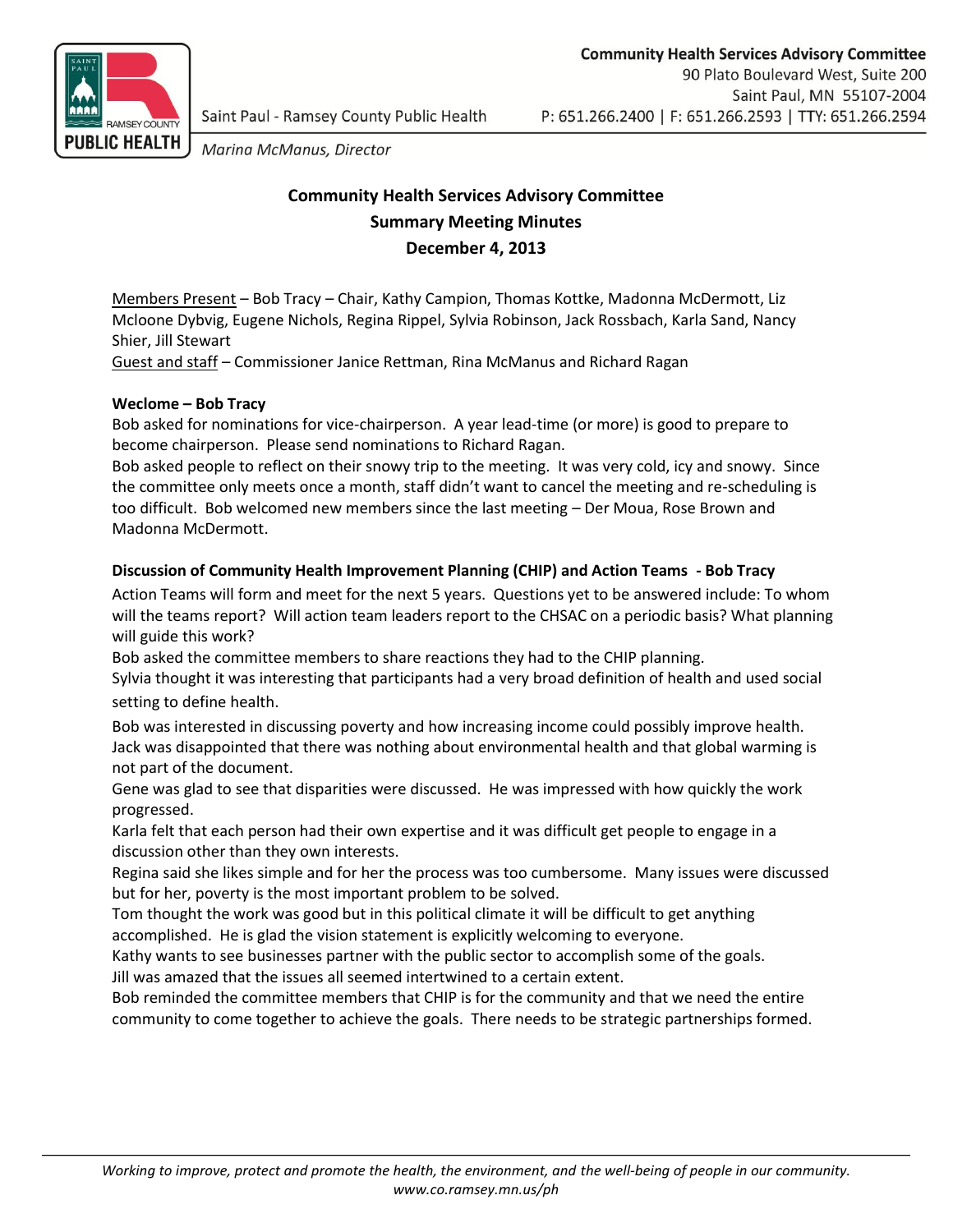## **Planning for Future Statewide Health Improvement Program (SHIP) Team meetings – Bob Tracy**

Rina mention that Bikes for Everyone has about 300 bikes to donate this year (177 in 2012) and each bike includes a helmet and lock. This is a project with the St. Paul Housing Authority. The company 2 Men and a Truck donated their time and muscle to haul bikes.

There was an overwhelming yes to the question posed by Bob – did you feel it was an effective use of your time to combine the CHSAC and the SHIP Leadership Team responsibilities?

Additional positive comments included:

Jack said it was good to hear from systems folks and contractors.

Bob shared the information re SHIP with other groups with which he comes in contact.

Tom and Kathy discussed how to use the economic competition between health plans to further improve public health in Ramsey County

#### **Introduction of Health Department's Strategic Planning Process – Rina McManus**

Rina presented information on Strategic Planning. Chip is an external planning process whereas strategic planning is internal to the Department. It's how we will conduct our business. We bring information together to answer the question: What is our capacity? What system changes do we propose? What policy changes are needed? Is the County Board moving in a certain direction that we need to identify and facilitate? How is the role of public health evolving in Ramsey County, Minnesota and the nation?

For the first time, staff is conducting face-to-face interviews with Department Directors to find out what their impression of the public health department are and how they can work with us. There was a survey sent to staff.

There will be a survey sent to CHSAC members regarding big picture ideas using your roles as a resident, community member and business person.

Rina has a concern that the Department of Public Health remain flexible in order to be able to respond appropriately to public health issues in the community.

There is a functioning Health Equity committee within the Department that is considering what we do and how we do it in all areas of our work. They will develop a plan within a plan to address issues of racism and also plan training for the staff throughout the entire department.

The strategic planning process will involve data collection December thru February and a draft of the plan ready in March/April. There will probably be a couple of meeting to review the plan, give feedback for revisions and then to endorse and recommend to the County Board. Rina will present the plan in stages for consideration.

Bob is pleased to hear about the role that the CHSAC will be asked to play as advisors in another planning process.

#### **Completing the CHSAC Survey – Bob and Kathy**

All CHSAC members present were give a survey regarding committee work and a self-stamped envelope to return to Richard Ragan. Members who were not able to attend will be sent a survey.

#### **Recognition of CHSAC members – Commissioner Janice Rettman**

Jack Rossbach;

We want to honor him for serving on the CHSAC for more than 10 years.

During his professional career Jack worked as an Industrial Hygiene Engineer. Among his areas of

expertise is the prevention and control of mold growth in homes in northern climates.